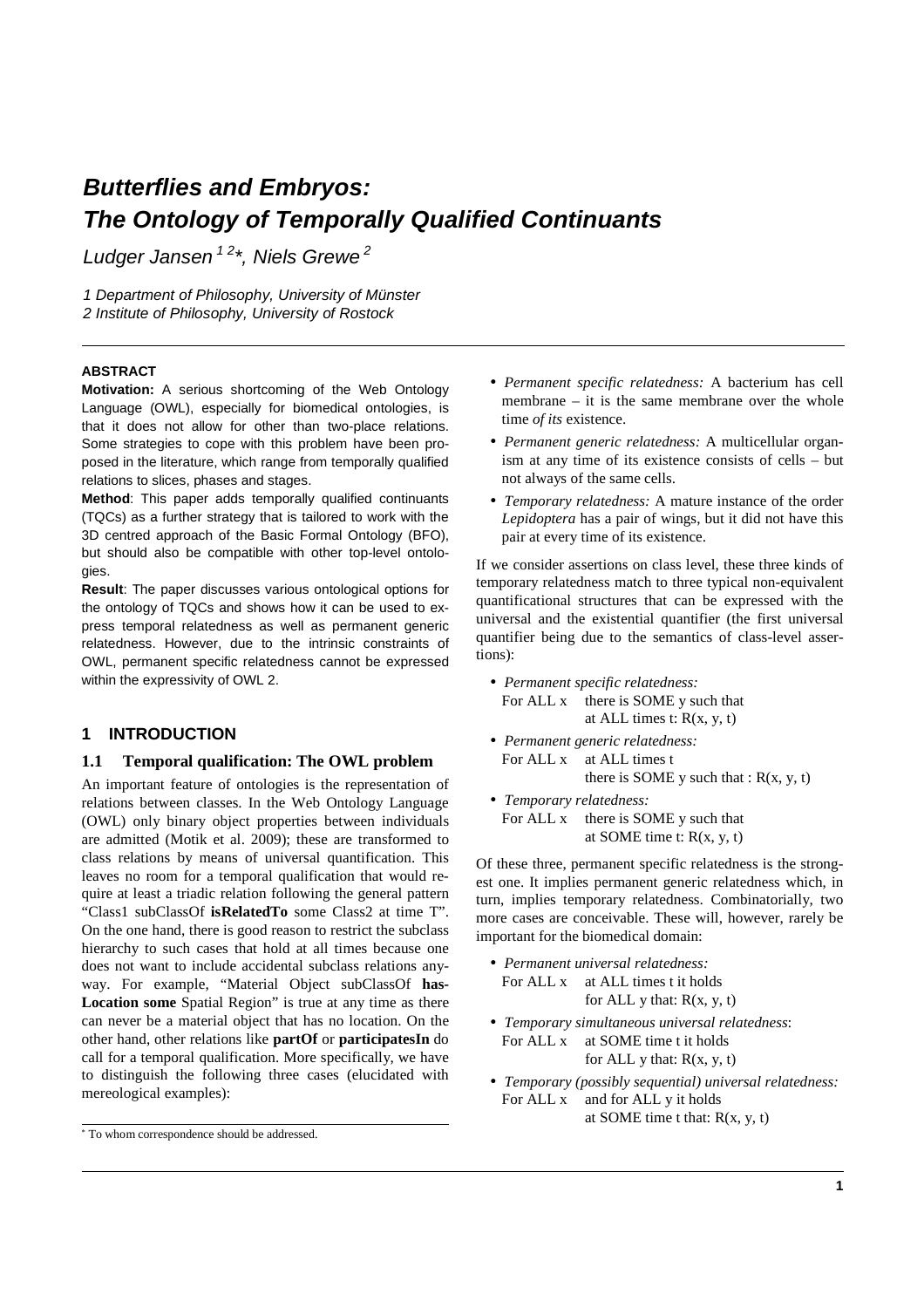#### **1.2 Use cases**

Typical use cases for temporal qualifications are developmental stages of an organism. E.g., the life of a normal instance of the type *Lepitoptera* is the following: egg, caterpillar, pupa, butterfly. Here we have a good example of an instance of the same biological species passing through these phases. Any instance in the butterfly stage will be diachronically identical with some caterpillar instance some time earlier. Another important use case is embryology and developmental ontologies in general, for terms and distinctions for different developmental phases abound: cygote, embryo, fetus, morula, blastula, gastrula, embryo in the fifth week after conception, conceptus in Carnegie stage 4.

#### **1.3 Previous work**

*Phase sortals.* The terms we mentioned as possible usecases are normally know under the name of "phase sortals" in Philosophy (Wiggins 1980) or "phased sortals" in Ontology Engineering (Guarino/Welty 2009). A phase sortal is normally defined as "a count-noun such that a given object may fall within its extension at one time but not at another" (van Inwagen 2001, 136). Consequently, the OntoClean method characterizes phased sortals as independent, antirigid and supplying identity criteria (Guarino/Welty 2009, 215). In this paper, we explicitly do not deal with the terms as such, but with the entities they refer to and we assume that there are, in fact, entities that phased sortals refer to rigidly, namely temporally qualified continuants.

*The standard reading of OWL assertions.* The semantic of OWL assertions is to read relational statements as implicitly universally quantified:

- "Heart\_valve **subClassOf** part-of **some** Heart" is to be understood as: "For all heart valve instances *a* there is a heart instance *b* such that holds: *a* part of *b*."
- "Uterus **subClassOf** part-of **only** (Female **or not** Organism)" is to be understood as: "For all uterus instances *a* holds: If there is a *b* of which *a* is a part, then *b* is either female or not an organism."

If we expand on this standard reading, we could extend the universal quantification not only over the instances of the first class mentioned in the assertion, but also over all times. The above sample assertions would then read:

- "For all heart valve instances *a* at all times there is a heart instance *b* such that holds: *a* part of *b*."
- "For all uterus instances *a* holds at all times: If there is a *b* of which *a* is a part, then *b* is either female or not an organism."

This, however, does only permit to express permanent generic relatedness, but not the other two varieties.

*SNAP-SPAN.* The original suggestion underlying the architecture of the Basic Formal Ontology (BFO; http://www.ifomis.org/bfo) is to have various SNAPontologies for various points in time (Grenon 2003; Smith & Grenon 2004). It is, however, not possible to perform this task in OWL: Once the various ontologies are connected with a SPAN ontology and a common namespace is accepted, this approach will lead to contradictions. For example, one SNAP ontology concerning the phase of a butterfly's life in which the butterfly is still a caterpillar would assert "Lepidoptera **subClassOf not** has-part some Wing", while one concerning its adult phase would assert "Lepidoptera **subClassOf** has-part **exactly** 2 Wing", leading to an inconsistency (something cannot have wings and no wings).

*Introducing n-ary relations to OWL.* There are some strategies to incorporate n-ary relations into OWL (Aranguren et al. 2009; Grewe 2010). These are, however, quite clumsy and seriously impair the processing time of ontologies. Hence, they really are workarounds rather than elegant systematic solutions. For example, one would turn the temporal assertion that butterflies have wings during their adult phase into a series of assertions connecting wings, the adult phase and the butterfly through an intermediate class:

- ButterflyWingRelator **subClassOf** (relatesSubject **some** Butterfly) **and** (relatesObject **some** Wing) **and** (relatesAtTime **some** AdultPhase)
- Butterfly **subClassOf** subjectOf **some** ButterflyWingRelator

Here the hypothetical class "ButterflyWingRelator" serves as the reification of the original ternary relation and connects its elements.

*Temporarily qualified relations.* Another option would be to introduce different relation terms for the relations to be distinguished, following the general scheme "R-at-some- time" and "R-at-all-times" (e.g., Smith 2012). According to this strategy we will have at least twice as many relations as one thinks there are: has-part-at-some-time, has-part-at-alltimes, has-participant-at-some-time, has-participant-at-alltimes.

The main problem of this approach is that the relation names are mere labels for OWL and OWL editors like Protégé – and that they are 'invisible' for the reasoning algorithm. Their semantic content can only be hinted at by way of the subrelation hierarchy that mirrors the implications between the relations. Another drawback of this approach is that it is quite complicated for potential users, as they have to learn and use at least twice as many relations.

*4D-Approach.* The 4D view (also called 'perdurantism') views objects as four-dimensional space-time 'worms' that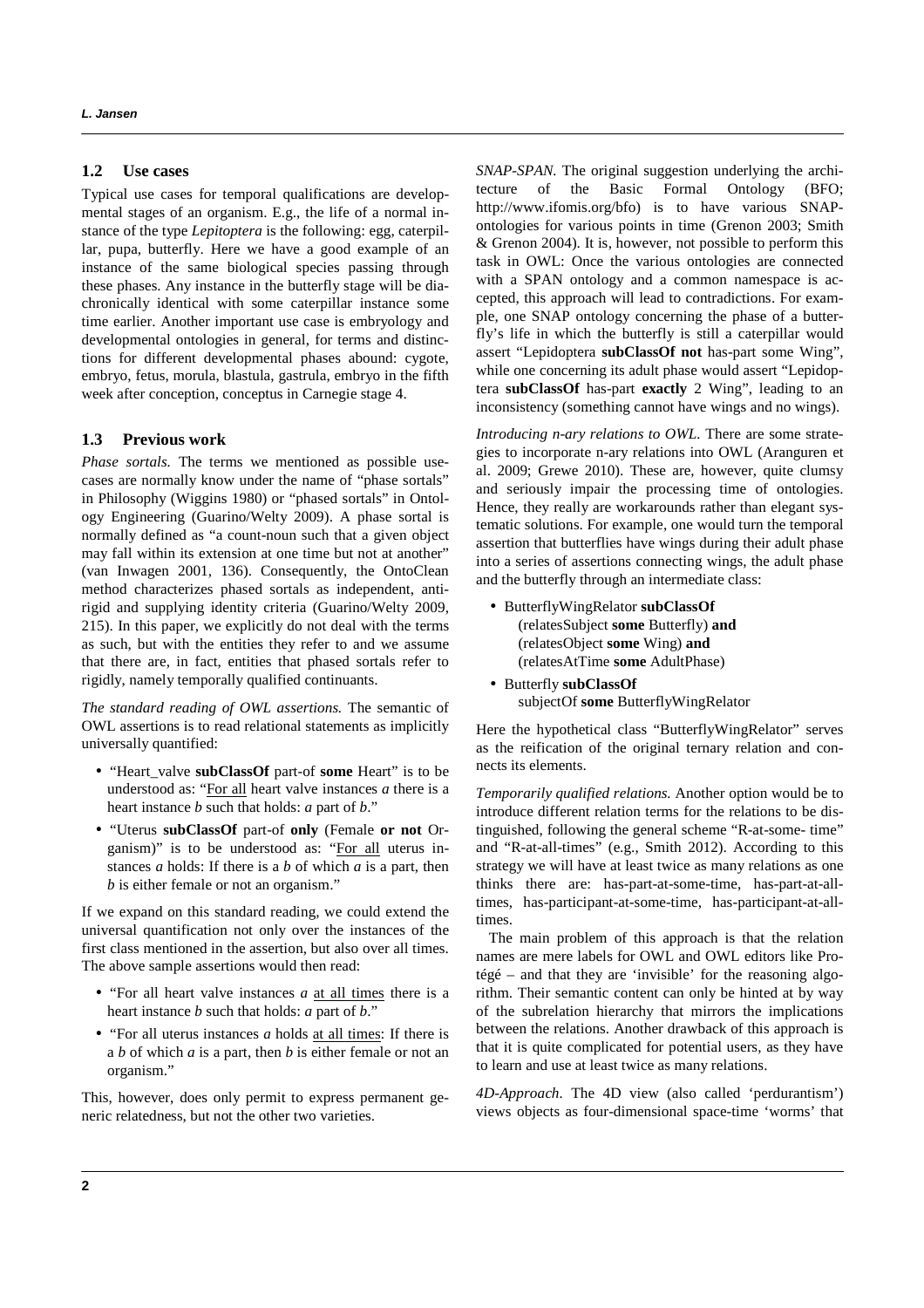can be split up into temporal 'slices' (cf. e.g. Welty & Fikes 2006). This would allow us to define as follows:

- x is (at least) a temporary part of y if y if and only if there are time slices  $x^*$  und  $y^*$  of x and y, such that  $x^*$ is part of y\*.
- x is a permanent part of y if and only if for all time slices  $x^*$  of x there exists a time slice  $y^*$  of y such that  $x^*$  is part of  $y^*$ .

This approach does allow a rigorous semantic accounting of the various temporal varieties of relatedness. It is, however, notoriously unclear how to distinguish interesting spacetime worms from spatio-temporal junk and it is not clear how to account for time slices: Are they continuants or occurrents? In any case, this method does not square with the 3D approach of both our everyday handling of the world and of biomedical science. We will, therefore, try to replace worms and slices with temporally qualified continuants (TQCs) and describe their place in a 3D ontology.

*GFO Presentials.* The GFO top-level ontology provides yet another way to account for time-dependent relatedness, which can at least be called "4D inspired": Instead of continuants that are present as a whole at every point in time of their existence, in GFO there are "presentials", which are present as a whole at exactly one point in time, thus being analogous to instantaneous time slices. The diachronic identity that is a key characteristic of a continuant is then obtained by postulating that for every individual continuant (in non-GFO parlance) a certain universal (a "persistant") exists that is instantiated only by a temporally contiguous set of presentials, one for every point in time (Herre et al. 2006).

In our eyes, this approach is not very attractive for two reasons: it is at odds with the strong intuition that individual continuants such as human beings exist and, second, it requires multiple levels of universals to account for conventional class level assertions. Regarding relations of different temporal strength, GFO seems to have adopted an approach where relations are reified as "relators", which serve as contexts that aggregate the relata as "players" of certain "relational roles" (Loebe 2007). Additionally, GFO accounts for different temporal modes of relatedness precisely by distinguishing between presentials and persistants.

## **2 TEMPORALLY QUALIFIED CONTINUANTS**

#### **2.1 What is a temporally qualified continuant?**

In ordinary discourse as well as in formal ontology, we often assume that objects come along with their predefined borders in space and time: When an animal dies, this is the temporal end of an organism. When a caterpillar transforms into a butterfly, this is not the end of an organism, but only the transformation from one state of the organism to another state of the very same organism. The word "butterfly", that is, does not apply to that organism at any stage of its existence, but only at some very special stage. The word "butterfly" is what is normally referred to as a phase sortal: It refers to a thing in a certain phase of its existence. In a first approximation it could be said that a temporally qualified continuant is the referent of a phase sortal. Examples that fit this descriptions are:

- young Socrates vs old Socrates
- a cell before an intervention vs that cell two days after the intervention
- the juvenile body vs the adult body
- the liver of a child vs the liver of an adult

All these examples are temporal qualifications of independent continuants – of objects or object parts, in the parlance of BFO. We could, however, easily apply the grammatical device of temporal qualification to terms for dependent continuants, too:

- the colour of my skin after contact with the common nettle
- the quantity of Lm11 proteins in the cell eight days after intervention
- the size of the cell eight days after intervention
- the muscle power after two months of training
- the ability to speak two hours after taking drugs
- the function of the sexual hormones in the aging body
- the role of garlic cloves around midnight.

This list of examples neatly displays a sundry of different categories of dependent continuants from BFO.

#### **2.2 Arguments for and against TQCs**

To be sure, TQCs seem to be very strange entities, and there are important arguments not to admit them into a serious ontology We briefly sketch the relevant arguments here.

*Arguments against TQCs.* A strong argument against TQCs can be derived from Occam's Razor, i.e., the principle of ontological sparsity. Natural language statements that are seemingly about TQCs can be reformulated such that they are statements about non-qualified continuants containing a temporal modality acting on the whole sentence; e.g.: "Old Socrates had grey hair" can be paraphrased as "When he was young, Socrates had grey hair". Also, old Socrates and young Socrates seem to be the very same person, hence "old Socrates" and "young Socrates" seem to be different labels for the very same entity – and, hence, superfluous.

*Arguments in favour of TQCs.* On the other side, this ontological commitment has to be compared with the ontological commitments of alternative approaches, which come with their own costs – spatiotemporal worms, temporal slices and so on. We can also argue from the technical necessity of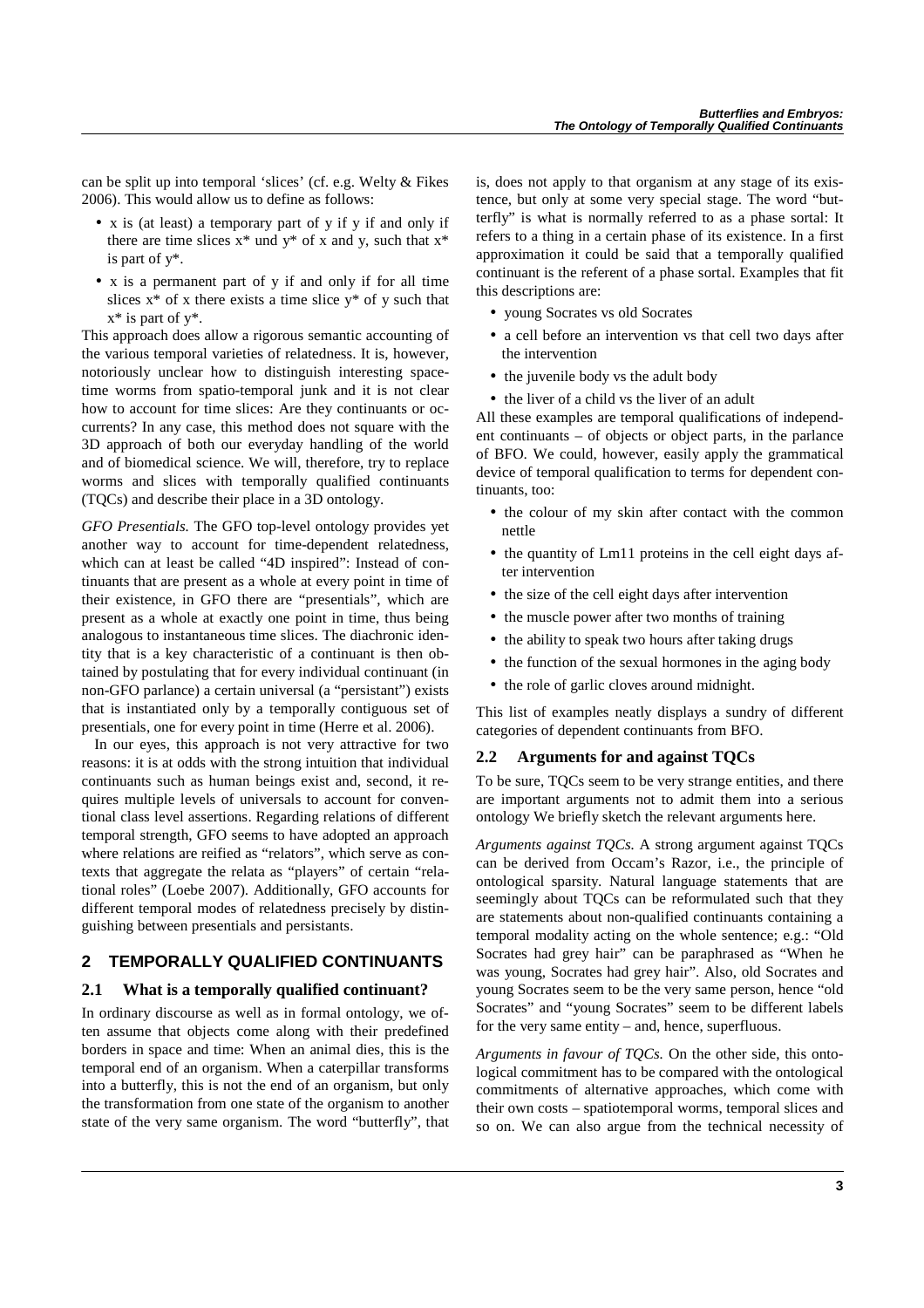having a technique to express temporary relatedness in OWL ontologies in order to describe, e.g., the morphology of an embryo in the course of its ontogenetic development. It could also be argued that we do distinguish between continuants with different temporal qualifications in ordinary parlance: To claim that young Socrates drank hemlock would not only be odd, but false. This indicates, finally, that young Socrates and old Socrates have incompatible properties and are, thus, not labels of the same entity at all.

#### **2.3 TQCs as Continuants**

The basic idea of our suggestion is to take serious the idea that TQCs are continuants. This implies that they can have spatial, but not temporal parts and that they are present 'as a whole' at every time of their existence. When young Socrates was on the Agora at noon, the whole young Socrates was on the Agora at this time.

But how does this new class of TQCs relate to *BFO:Continuant*, i.e., the class of continuants hitherto acknowledged in BFO? Linguistically, TQCs seem to be specially qualified continuants. This would hint at treating *TemporallyQualifiedContinuant* as a subclass of Continuant. The old BFO continuants could, however, also be seen as continuants that are – implicitly – temporally qualified in a very special way, namely with respect to their whole lifespan or history. We would then treat *BFO:Continuant* as a subclass of *TemporallyQualifiedContinuant.*

BFO 2 does already contain the means to talk about the *history* of a material object, which is defined as the totality of processes going on in the spatio-temporal region occupied by the material object. This, in turn, allows us to define the *duration* of an independent continuant as the temporal projection of its history (using the object property *BFO2:projects\_onto*).

#### **2.4 Bona fide and fiat boundaries in time**

One strategy to make TQCs less offensive is to adopt the distinction between bona fide boundaries and fiat boundaries (Smith 1995, Smith & Varzi 2000; cf. Vogt 2012) to the temporal boundaries of (the history of) material objects. BFO is built around the assumption that some material entities are cut off from their environment by subjectindependent physical discontinuities. Other material objects are only cut off from their environment by a cognitive act, i.e., by human fiat: We can distinguish between the upper femur and the lower femur without resorting to a saw.

The same idea can be applied to temporal boundaries: When a vase breaks, this is a definitive temporal end of its existence, as is the death of an organism. Similar thoughts could be applied to the bona fide beginning of an organism's existence (Smith & Broogard 2003). We can then have the maximally temporally extended bona fide continuants that can then be temporally shortened by way of fiat boundaries. These boundaries can be crisp ("Socrates in the

first ten years of his life") or vague ("young Socrates"); they can refer to a time measure ("conceptus in the fourth week of pregnancy") or to other properties ("embryo in Carnegie stage 5").

If we expand on this contrast between TQCs and (temporally) bona fide continuants (BFCs), we can state that every TQC is a TQC of some BFC. This gives rise to interesting new relations:

• x hasMax y if and only if y is the BFC of which x is a TQC.

The inverse relation is maxOf; both are transitive. hasMax is functional and a fixpoint relation. These relations can help us to define the equivalence class of all TQCs that are TQCs of the same BFC:

• x and y belong to the same BFC if and only if x has-Max  $\circ$  maxOf y.

#### **3 PUTTING TQCS TO WORK**

#### **3.1 Temporal Variants of Relatedness**

We have now all we need to use TQCs to express the various ways of temporal relatedness by means of the restricted expressivity of OWL. In doing so, we assume that all relatedness on the instance level is grounded in some permanent or instantaneous relatedness. X and Y being classes, we can define:

- *Temporary relatedness (class level):* X is temporarily R-related to Y if and only if for every instance x of X there is a TQC  $x^*$  with  $x^*$  hasMax x and some TQC  $y^*$ with  $y^*$  hasMax some Y such that:  $x^*$  R  $y^*$ .
- *Permanent generic relatedness (class level):* X is permanently generically R-related to Y if and only if X **subClassOf** R **some** Y, i.e. if and only if for all TOCs  $x^*$  with  $x^*$  hasMax some X there is a TOC  $y^*$ with  $y^*$  hasMax some Y such that:  $x^*$  R  $y^*$ .
- *Permanent specific relatedness (class level):* X is permanently specifically R-related to Y if and only if (1) X subclassOf R some Y and

(2) X-BFC subclassOf R exactly one Y-BFC.

In the latter specification, properly defining clause (2) requires the introduction of a property chain (for example " $R \circ$  has Max"). This construction is, however, not permissible in OWL. We are, thus, not able to define permanent specific relatedness due to the restrictions on the use of nonsimple object properties in OWL, though augmenting the expressivity by using a rule language such as SWRL provides workarounds for this issue. (Batsakis & Petrakis 2012).

#### **3.2 Transformations**

Another interesting relation between TQCs that is of importance for biomedical ontologies is transformation. In a bio